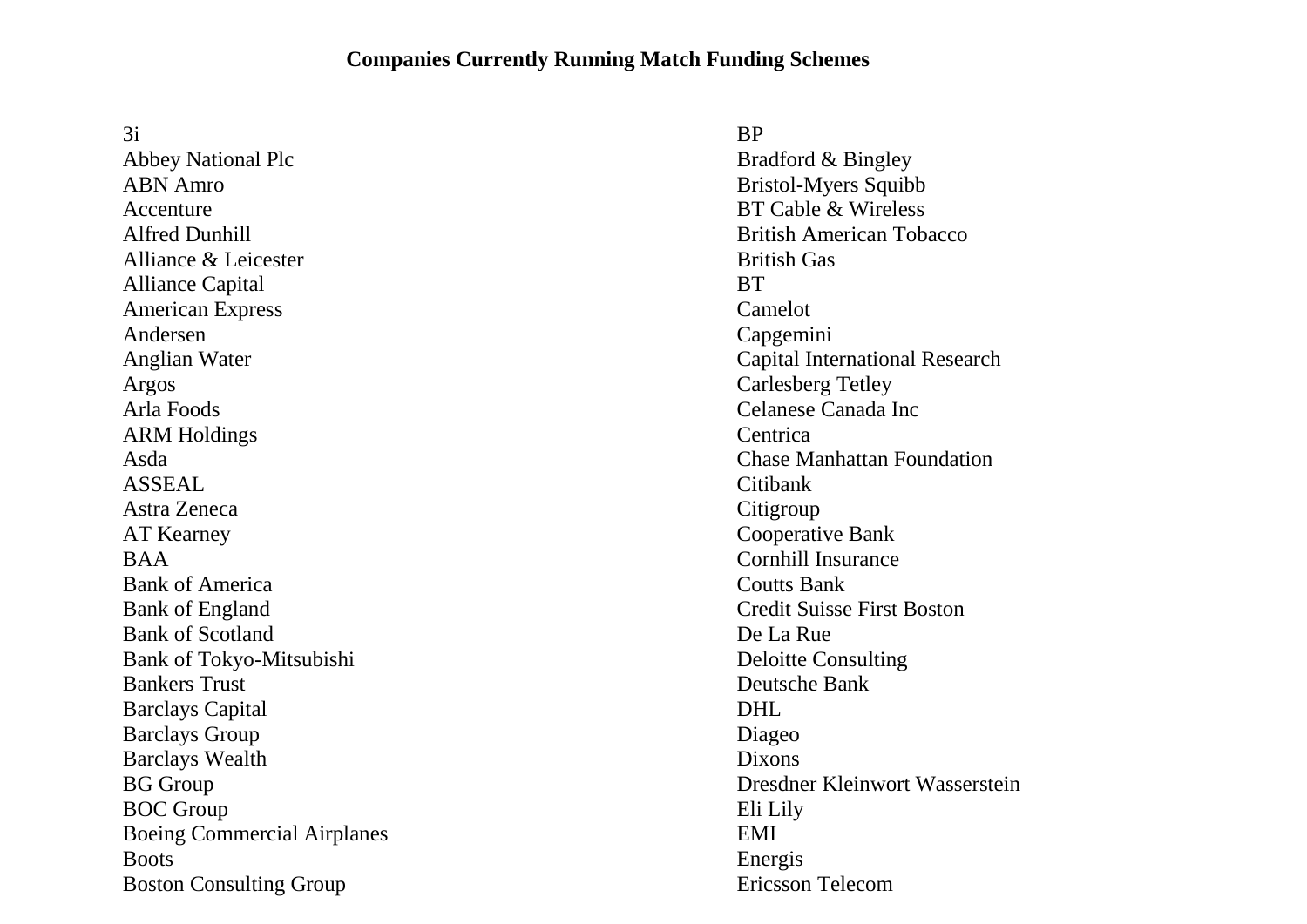Ernst & Young Experian Exxon Mobil Fidelity Investments First Bus First Group Ford Motor Company GlaxoSmithKline Plc Goldman Sachs Guardian Royal Exchange Halifax **HSBC** IBM IDEO Industrial Bank of Japan Invensys J P Morgan Johnson & Johnson Kellogg's Kingfisher KPMG Legal & General Littlewoods Lloyds TSB Marks & Spencer Marsh & McLennan Companies inc. McKinsey & Co Mercury Asset Management Merrill Lynch Microsoft Midlands Electricity Misubishi Research Institute Mitsubishi Chemical Corporation Moody's Investor Services Morgan Stanley Dean Witter National Grid Transco

National Power Natwest NCR Corporation NFC Northern Electric Norwich Union  $O<sub>2</sub>$ Pearson Peugeot Pfizer Philip Morris Philip Morris Companies Inc (Altria Group Inc) Philips PPG Industries Foundation Pricewaterhouse Coopers Procter & Gamble Procter & Gamble (USA) Reuters Robert Fleming & Co Rolls Royce Royal & Sun Alliance Royal Bank of Scotland Group Royal London Mutual Alliance Schroder Salomon Smith Barney **Schroders** Seaboard Shell Siemens Medical Sigma Securities SIT Investment Associates Foundation Sky Broadcasting Smithkline Beecham Southern Electric